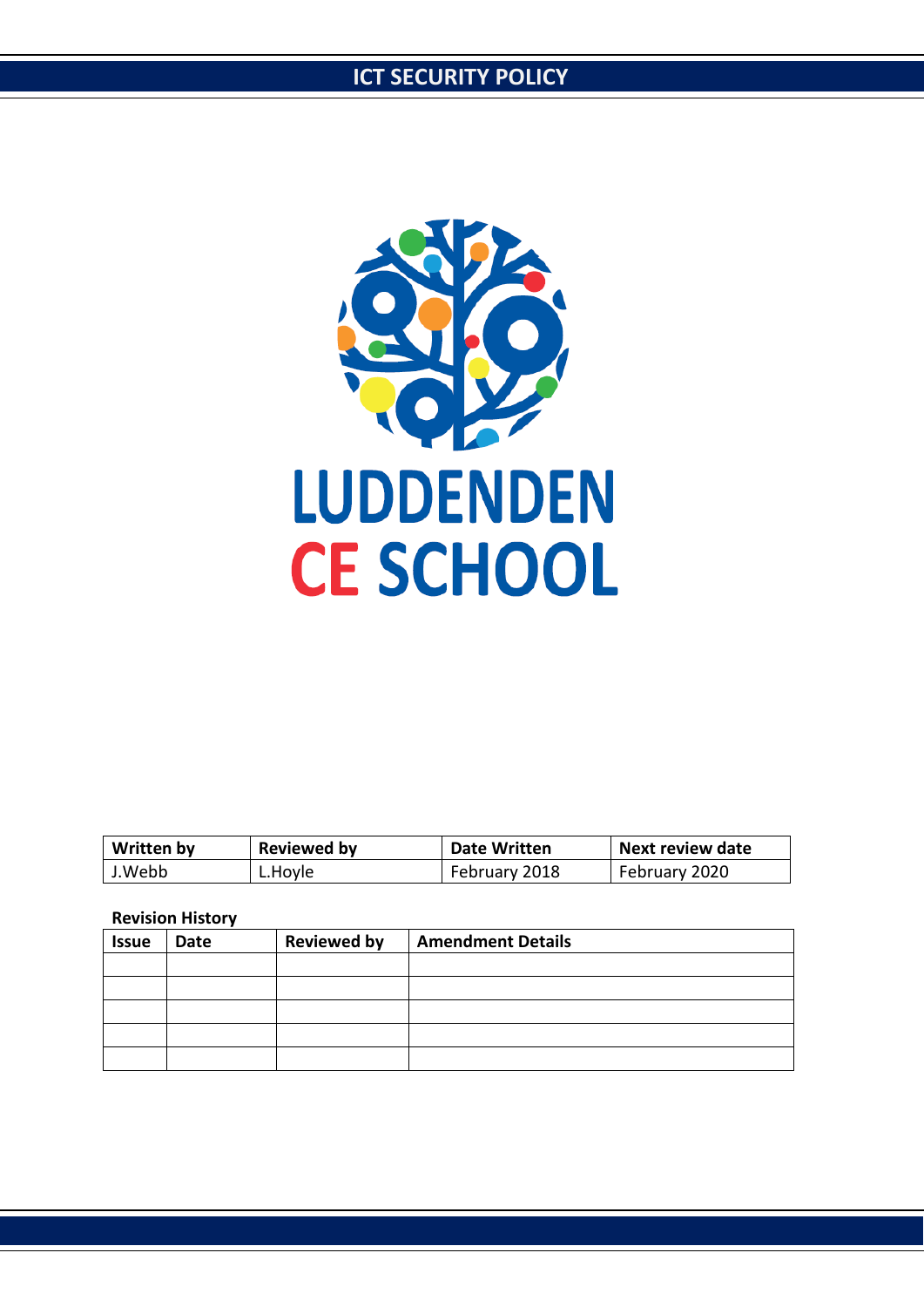#### **1. Introduction**

- 1.1 The purpose of the Policy is to protect the School's information assets from all threats, whether internal or external, deliberate or accidental.
- 1.2 It is the policy of Luddenden CE School to ensure that:
	- information will be protected against unauthorised access
	- confidentiality of information will be assured
	- integrity of information will be maintained
	- regulatory and legislative requirements will be met
	- business continuity plans will be produced, maintained and tested
	- ICT security training will be available to all staff

#### **2. Policy Objectives**

- 2.1 Against this background there are three main objectives of the ICT Security Policy:
	- to ensure that equipment, data and staff are adequately protected against any action that could adversely affect the school;
	- to ensure that users are aware of and fully comply with all relevant legislation;
	- to create and maintain within the school a level of awareness of the need for ICT security to be an integral part of the day to day operation so that all staff understand the need for ICT security and their own responsibilities in this respect.

### **3. Application**

- 3.1. The ICT Security Policy is intended for all school staff who are either controllers of the system or who are users and supporters of the school's administration and curriculum ICT systems or data.
- 3.2 For the purposes of this document the terms 'ICT' (or 'ICT system'), 'ICT data' and 'ICT user' are defined as follows:
	- 'ICT' (or 'ICT system') means any device or combination of devices used for the storage or processing of data and includes: workstation (netbook,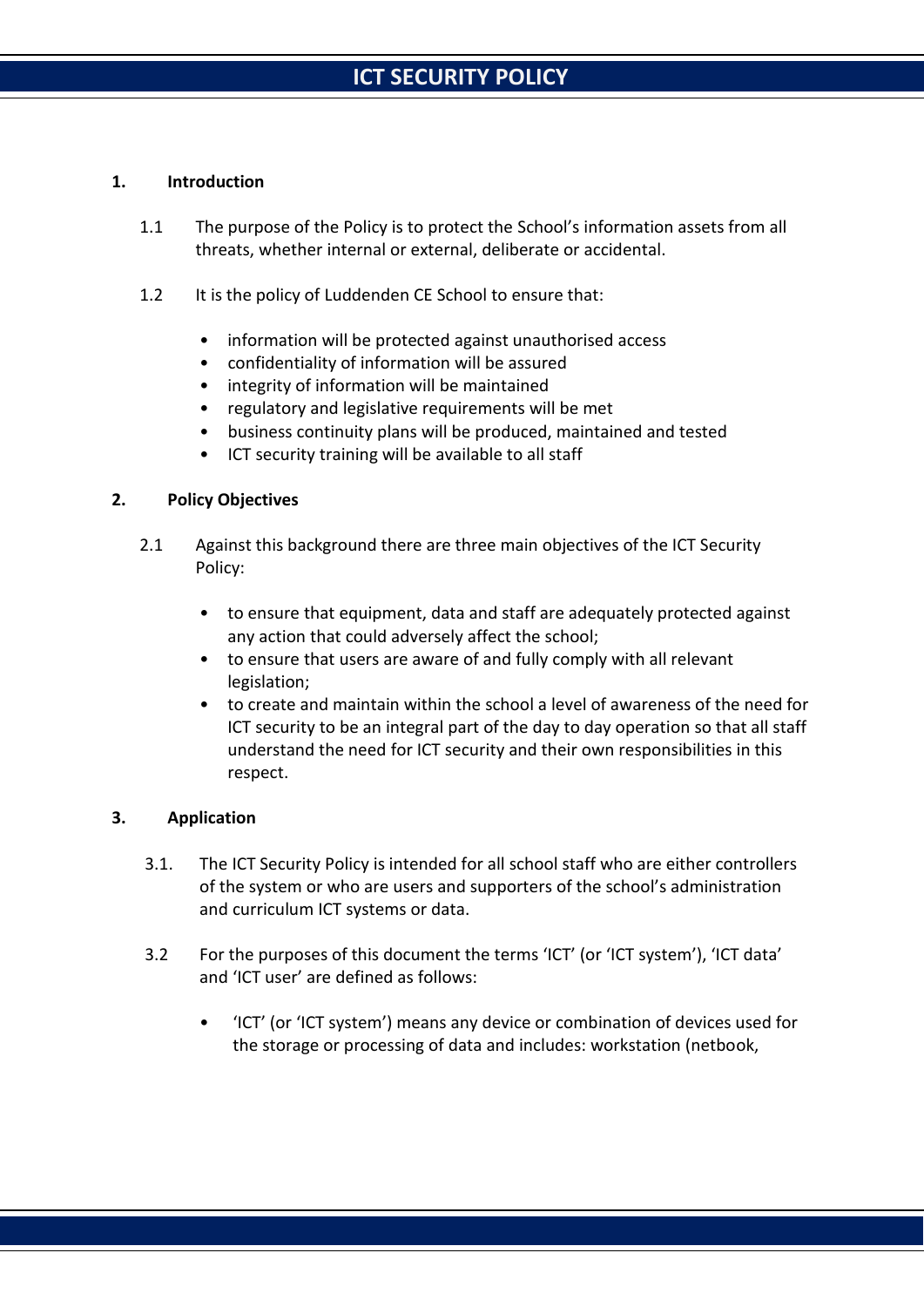notebook, ipad, desktop/tower PC, laptop), server or any other similar device;

- 'ICT data' means any information stored and processed within the ICT system and includes programs, text, pictures and sound;
- 'ICT user' applies to any School employee, pupil or other authorised person who uses the school's ICT systems and/or data.

#### **4. Roles and Responsibilities**

- 4.1. The ICT Security Policy relies on management and user actions to ensure that its aims are achieved. Consequently, roles and responsibilities are defined below.
- 4.2. Governing Body
- 4.2.1. The governing body has the ultimate corporate responsibility for ensuring that the school complies with the legislative requirements relating to the use of ICT systems and for disseminating policy on ICT security and other ICT related matters. In practice, the day-to-day responsibility for implementing these legislative requirements rests with the Headteacher.
- 4.3. Headteacher
- 4.3.1. The Headteacher is responsible for ensuring that the legislative requirements relating to the use of ICT systems are met and that the school's ICT Security Policy, as may be amended from time to time, is adopted and maintained by the school. He/she is also responsible for ensuring that any special ICT security measures relating to the school's ICT facilities are applied and documented as an integral part of the Policy.
- 4.3.2. The day to day functions are delegated to the ICT Co-ordinator, who must be nominated in writing by the Headteacher. This would take the form of an item in a job description.
- 4.3.3. The Headteacher is responsible for ensuring that the requirements of the General Data Protection Act are complied with fully by the school. This is represented by an on-going responsibility for ensuring that the:
	- registrations under the Data Protection Act are up-to-date and cover all uses being made of personal data and
	- registrations are observed with the school.
- 4.3.4. In addition, the Headteacher is responsible for ensuring that users of systems and data are familiar with the relevant aspects of the Policy and to ensure that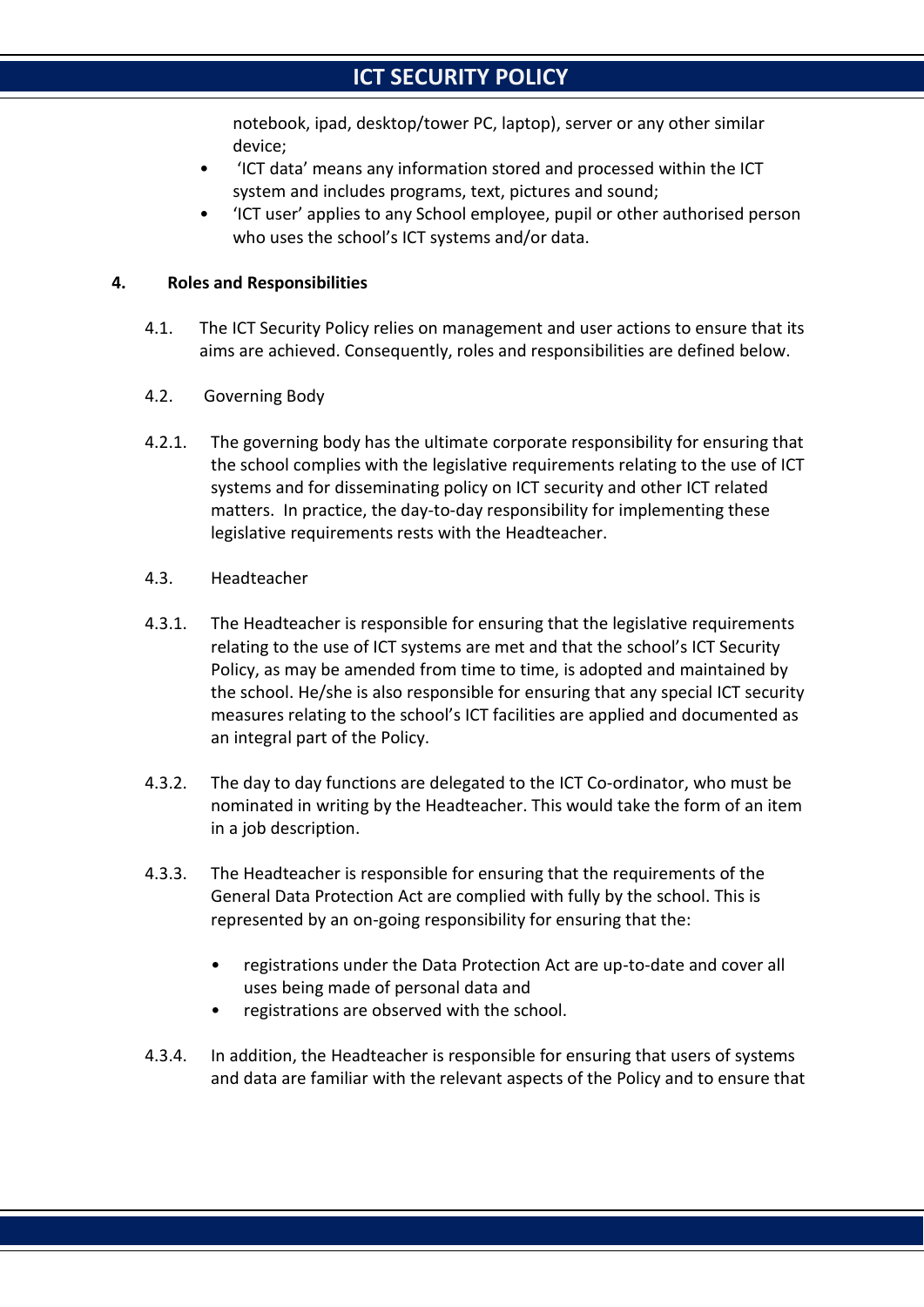the appropriate controls are in place for staff to comply with the Policy. This is particularly important with the increased use of computers and laptops at home. Staff should exercise extreme care in the use of personal data at home to ensure legislation is not contravened, in particular the Data Protection Act 1998.

- 4.4. System (ICT) Manager
- 4.4.1. The ICT Co-ordinator is responsible for the school's ICT equipment, systems and data and will have direct control over these assets and their use, including responsibility for controlling access to these assets and for defining and documenting the requisite level of protection. The ICT Co-ordinator will be an employee of the school.
- 4.4.2. The ICT Co-ordinator will administer the practical aspects of ICT protection and ensure that various functions are performed, such as maintaining the integrity of the data, producing the requisite back-up copies of data and protecting the physical access to systems and data.
- 4.4.3. In line with these responsibilities, the ICT Co-ordinator will be the official point of contact for ICT security issues and as such is responsible for notifying the Headteacher or Chair of Governors of any suspected or actual breach of ICT security occurring within the school. The Headteacher or Chair of Governors should ensure that details of the suspected or actual breach are recorded and made available to Governors upon request. The Headteacher or Chair of Governors must advise Governors of any suspected or actual breach of ICT security pertaining to financial irregularity.
- 4.4.4. It is vital, therefore, that the ICT Co-ordinator is fully conversant with the ICT Security Policy and maintains an up to date knowledge of best practice and follows the associated approved practices.
- 4.5. School ICT Co-ordinator
- 4.5.1. The ICT technician is responsible for maintaining, repairing and proactively supporting the ICT System so that it can meet the requirements of the ICT Security Policy. The School Technician will respond to actions delegated by the school's nominated ICT Co-ordinator in order to ensure that the ICT System can comply with the ICT Security Policy.
- 4.5.2. The school technician will also monitor the ICT System for breaches of security and inform the Headteacher.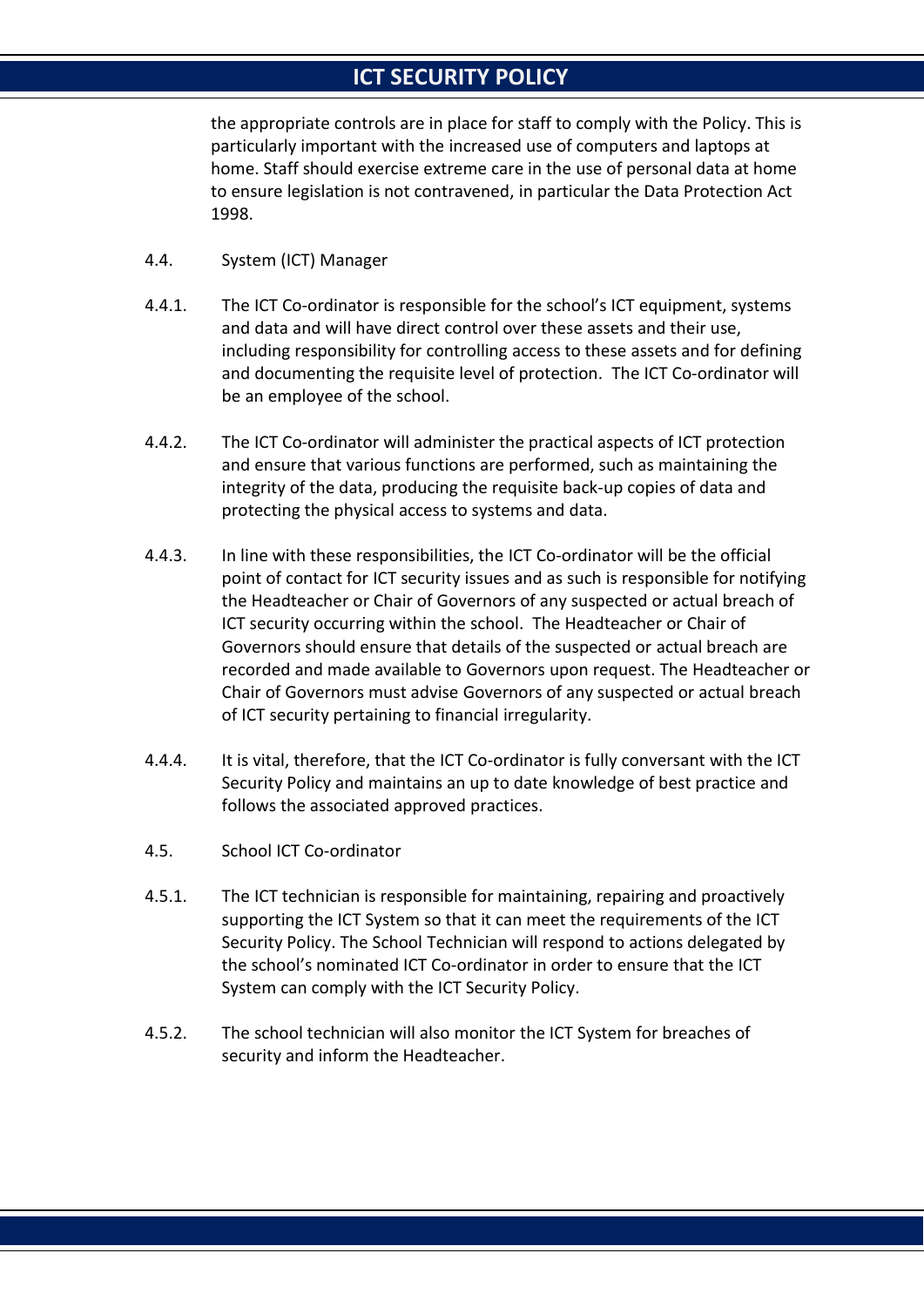#### 4.6. Users

- 4.6.1. Users are those employees, pupils or authorised guests of the school who make use of the ICT system to support them in their work. All users of the school's ICT systems and data must comply with the requirements of this ICT Security Policy. The school has an Acceptable Use Policy (Appendix 1) which summarises the responsibilities of users of the school's ICT systems.
- 4.6.2. Users are responsible for notifying the ICT Co-ordinator of any suspected or actual breach of ICT security. In exceptional circumstances, users may report any such breach directly to the Headteacher or Chair of Governors.
- 4.6.3. Users are responsible for the equipment they use including:
	- Physical security
	- Security of data
	- Their own passwords.
	- Backing up of their files/work

### **5. Management of the Policy**

- 5.1. Sufficient resources should be allocated each year to ensure the security of the school's ICT systems and to enable users to comply fully with the legal requirements and policies covered in this policy. If insufficient resources are available to fully implement this policy, then the potential risks must be documented and reported to Governors by the Headteacher.
- 5.2. Suitable training for all ICT users and documentation to promote the proper use of ICT systems will be provided. Users will also be given adequate information on the policies, procedures and facilities to help safeguard these systems and related data. A record of the training provided through the school to each individual user will be maintained. Maintenance of this record should be the responsibility of the nominated ICT Co-ordinator.
- 5.3. In addition, users will be made aware of the value and importance of such ICT systems and data, particularly data of a confidential or sensitive nature, and be made aware of their personal responsibilities for ICT security.
- 5.4. To help achieve these aims, the relevant parts of the ICT Security Policy and any other information on the use of particular facilities and techniques to protect the systems or data will be disseminated to users.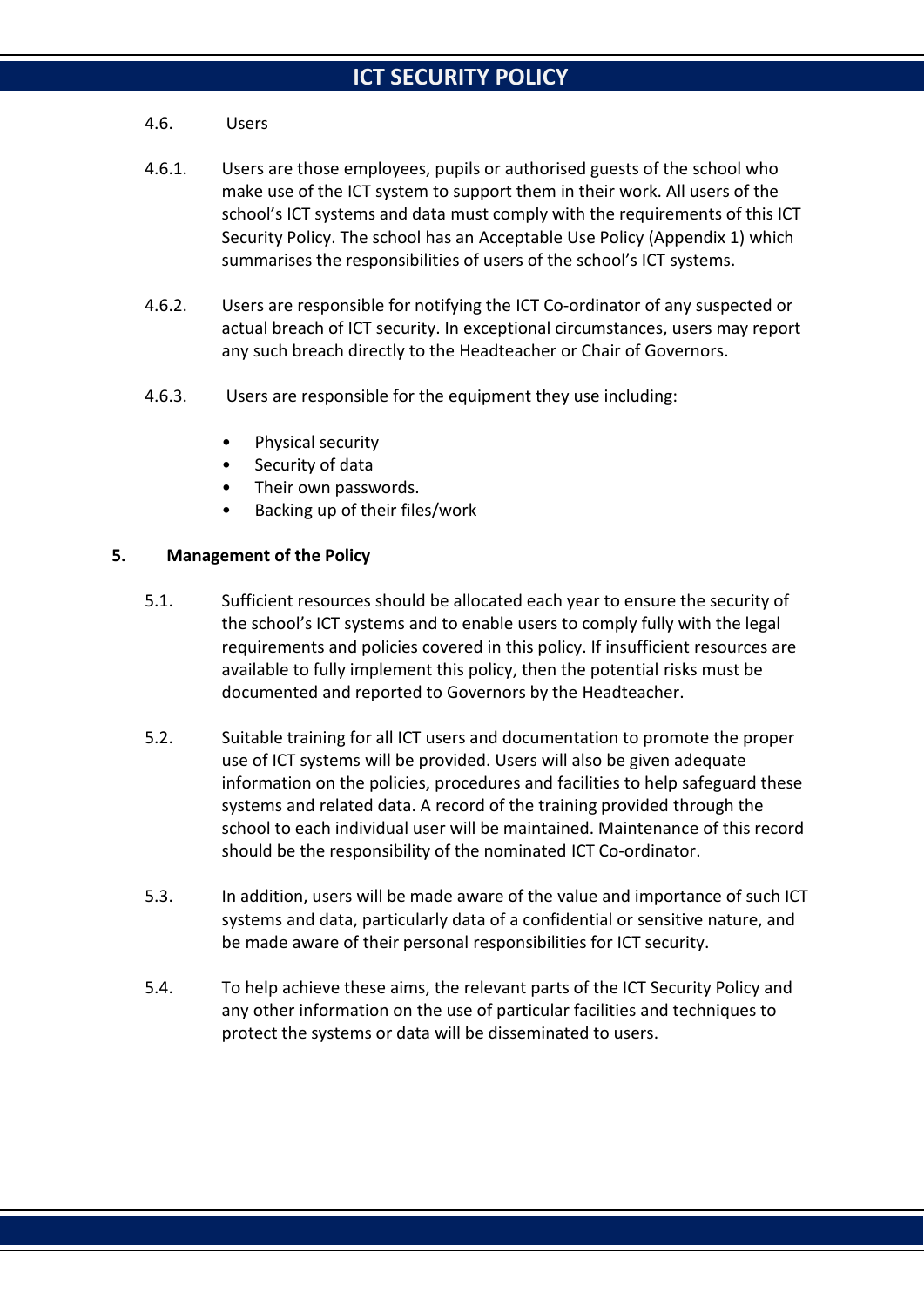- 5.5. The Headteacher must ensure that adequate procedures are established in respect of the ICT security implications of personnel changes. Suitable measures should be applied that provide for continuity of ICT security when staff vacate or occupy a post. These measures as a minimum must include:
	- a record that new staff have been issued with, have read the appropriate documentation relating to ICT security, and have signed the list of rules;
	- a record of the access rights to systems granted to an individual user and their limitations on the use of the data in relation to the data protection registrations in place;
	- a record that those rights have been amended or withdrawn due to a change to responsibilities or termination of employment.

#### **6. Physical Security**

- 6.1. Location Access
- 6.1.1. Adequate consideration should be given to the physical security of rooms containing ICT equipment (including associated cabling). As far as practicable, only authorised persons should be admitted to rooms that contain servers or provide access to data. The server rooms should be locked when left unattended. Ideally, such rooms should have a minimum of key pad access.
- 6.1.2. The ICT Co-ordinator must ensure appropriate arrangements are applied for the removal of any ICT equipment from its normal location. These arrangements should take into consideration the risks associated with the removal and the impact these risks might have.
- 6.2. Equipment siting
- 6.2.1. Reasonable care must be taken in the siting of computer screens, keyboards, printers or other similar devices. Wherever possible, and depending upon the sensitivity of the data, users should observe the following precautions:
	- devices are positioned in such a way that information stored or being processed cannot be viewed by persons not authorised to know the information. Specific consideration should be given to the siting of devices on which confidential or sensitive information is processed or retrieved;
	- equipment is sited to avoid environmental damage from causes such as dust & heat;
	- users have been instructed to avoid leaving computers logged-on when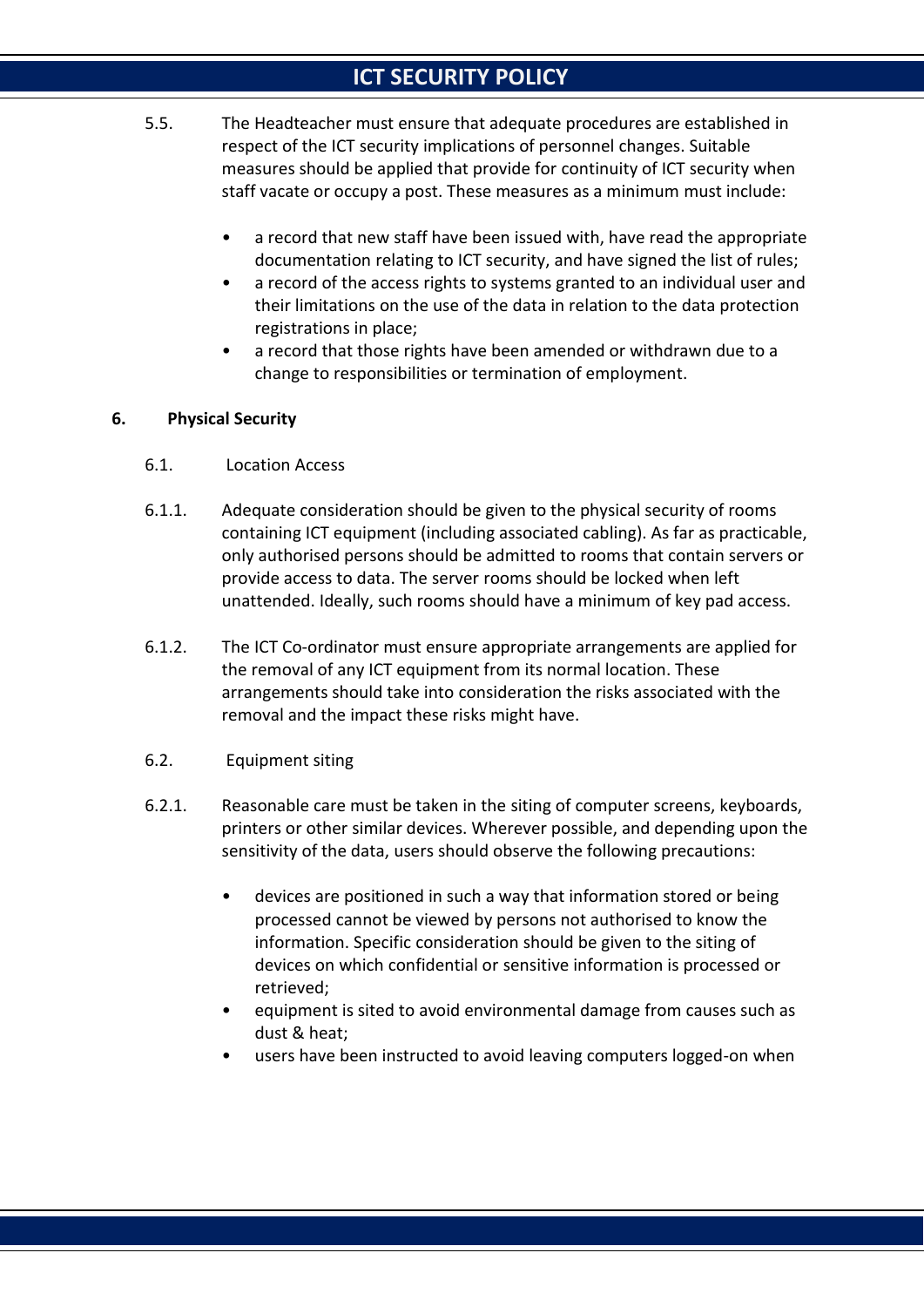unattended if unauthorised access to the data held can be gained. Clear written instructions to this effect should be given to users;

- users have been instructed not to leave hard copies of sensitive data unattended on desks.
- 6.2.2. The same rules apply when accessing the School's ICT System or ICT data away from school, e.g. at a User's home or visiting another school.
- 6.3. Inventory
- 6.3.1. The Headteacher shall ensure that an inventory of all ICT equipment is maintained and all items accounted for at least annually.

#### **7. Legitimate Use**

- 7.1. The school's ICT facilities must not be used in any way that breaks the law or breaches Council standards.
- 7.2. Such breaches include, but are not limited to:
	- making, distributing or using unlicensed software or data;
	- making or sending threatening, offensive, or harassing messages;
	- creating, possessing or distributing obscene material;
	- unauthorised personal use of the school's computer facilities.
- 7.3. Private Hardware & Software
- 7.3.1. Dangers can occur from the use of unlicensed software and software infected with a computer virus. It is therefore vital that any private software permitted to be used on the school's equipment is acquired from a responsible source and is used strictly in accordance with the terms of the licence. The use of all private hardware for school purposes must be approved and recorded by the ICT Manager.
- 7.4. ICT Security Facilities
- 7.4.1. The school's ICT systems and data will be protected using appropriate security arrangements outlined in the rest of Section 7. In addition consideration should also be given to including appropriate processing controls such as audit trails, input validation checks, control totals for output, reports on attempted unauthorised access, etc.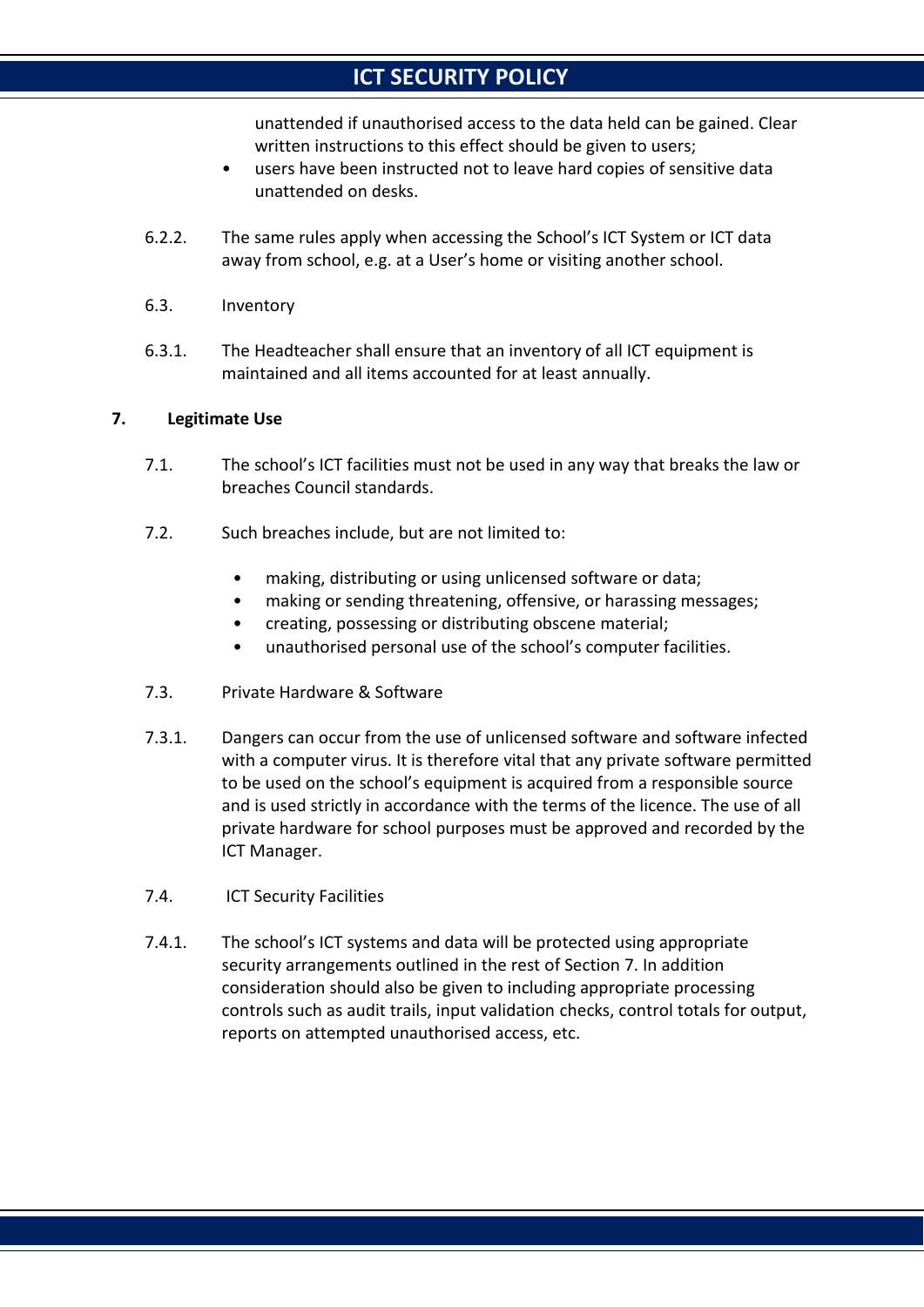- 7.4.2. For new systems, it is recommended that such facilities be confirmed at the time of installing the system.
- 7.5. Authorisation
- 7.5.1. Only persons authorised by the ICT Co-ordinator and in full compliance with the schools ICT policies, are allowed to use the school's ICT systems. The ICT manager will ensure the user is fully aware of the extent to which an ICT User may make use of the ICT System.
- 7.5.2. Failure to establish the limits of any authorisation may result in the school being unable to use the sanctions of the Computer Misuse Act 1990. Not only will it be difficult to demonstrate that a user has exceeded the authority given, it will also be difficult to show definitively who is authorised to use a computer system.
- 7.5.3. Access eligibility will be reviewed continually, including remote access for support. In particular the relevant access capability will be removed when a person leaves the employment of the school. In addition, access codes, user identification codes and authorisation rules will be reviewed whenever a user changes duties.
- 7.5.4. Failure to change access eligibility and passwords will leave the ICT systems vulnerable to misuse.
- 7.6. Passwords
- 7.6.1. The level of password control will be defined by the ICT Co-ordinator based on the value and sensitivity of the data involved, including the possible use of "time out" passwords where a terminal/PC is left unused for a defined period.
- 7.6.2. Passwords for staff users
- 7.6.2.1 Encryption passwords MUST be a minimum of 8 characters, including a mix of letters (upper and lower case) and numbers.
- 7.6.2.2 Laptop/computer passwords will be changed termly by arrangement with the ICT Co-ordinator.
- 7.6.3. Passwords should be memorised and if written down MUST not be kept with the device in any form.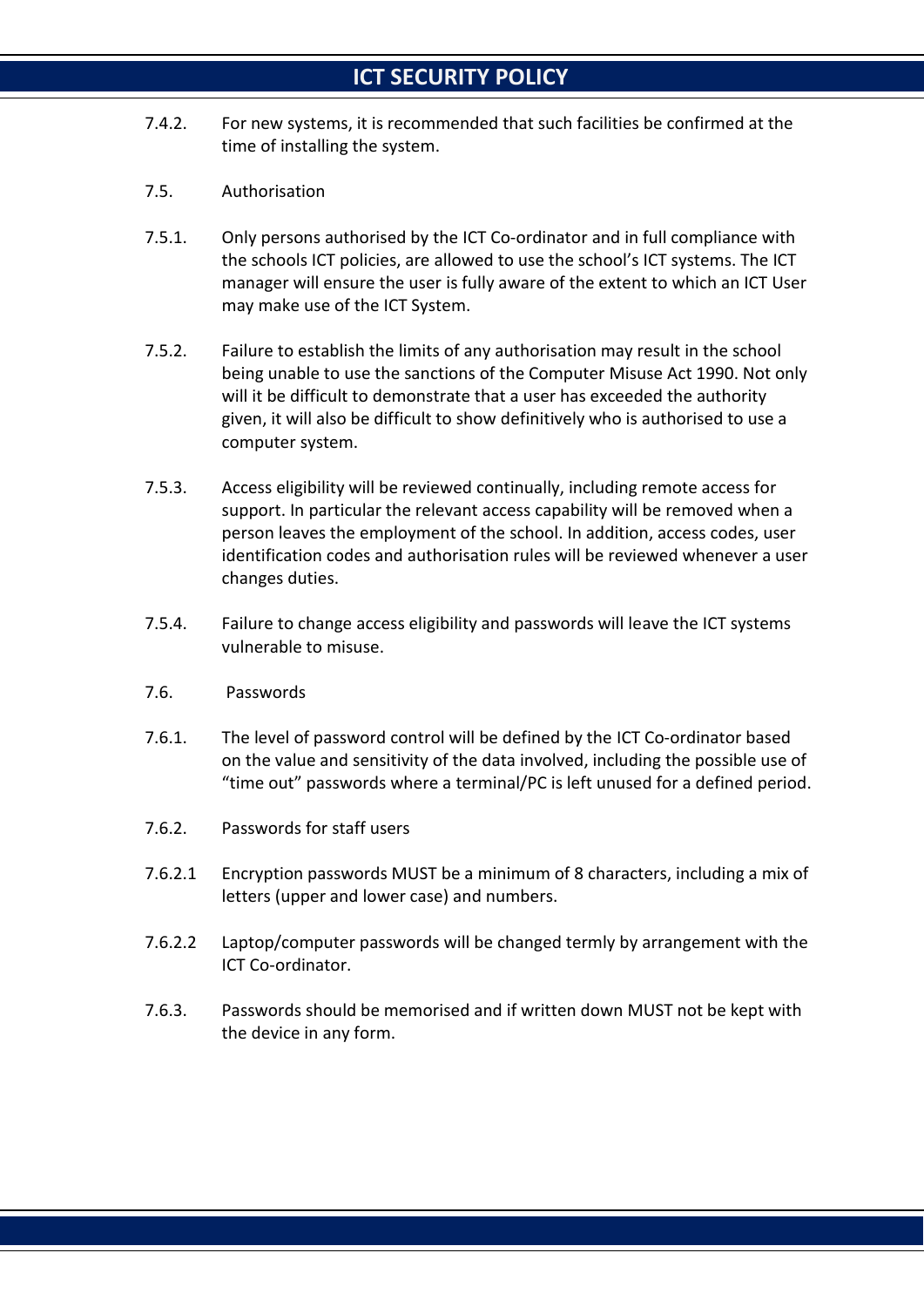- 7.6.4. Passwords or screen saver protection should protect access to all ICT systems. The BIOS area of ICT devices should be protected with a password to restrict unauthorised access.
- 7.6.5. A password must be changed if it is affected by a suspected or actual breach of security or if there is a possibility that such a breach could occur, such as:
	- when a password holder leaves the school or is transferred to another post;
	- when a password may have become known to a person not entitled to know it.
- 7.6.6. The need to change one or more passwords will be determined by the risk of the security breach.
- 7.6.7. Users must not reveal their password to anyone. The ICT Co-ordinator will keep a log of all passwords in a secure area to which only he has access.
- 7.7. Security of the network
- 7.7.1. Only devices approved by the ICT Co-ordinator should be permitted to be connected to the network, either through wired or wireless connectivity.
- 7.7.2. Where devices are connected to the network using wireless, the wireless network should be secure; as a minimum this should be done using WPA. Open Access Wireless Access Points must not be connected to the school's network.
- 7.7.3. Encryption is applied to wireless networks, encryption keys should be kept secure and remain the property of the system manger and must not be shared without written permission. These are changed at least termly.
- 7.7.4. Mobile devices may with permission connect to the network but in full compliance with the ICT policies and this permission may be withdrawn at any time.
- 7.8. Encryption
- 7.8.1. All devices that have access to data attached to the ICT System are fully encrypted. Devices subject to encryption may include:
	- Laptops
	- PDAs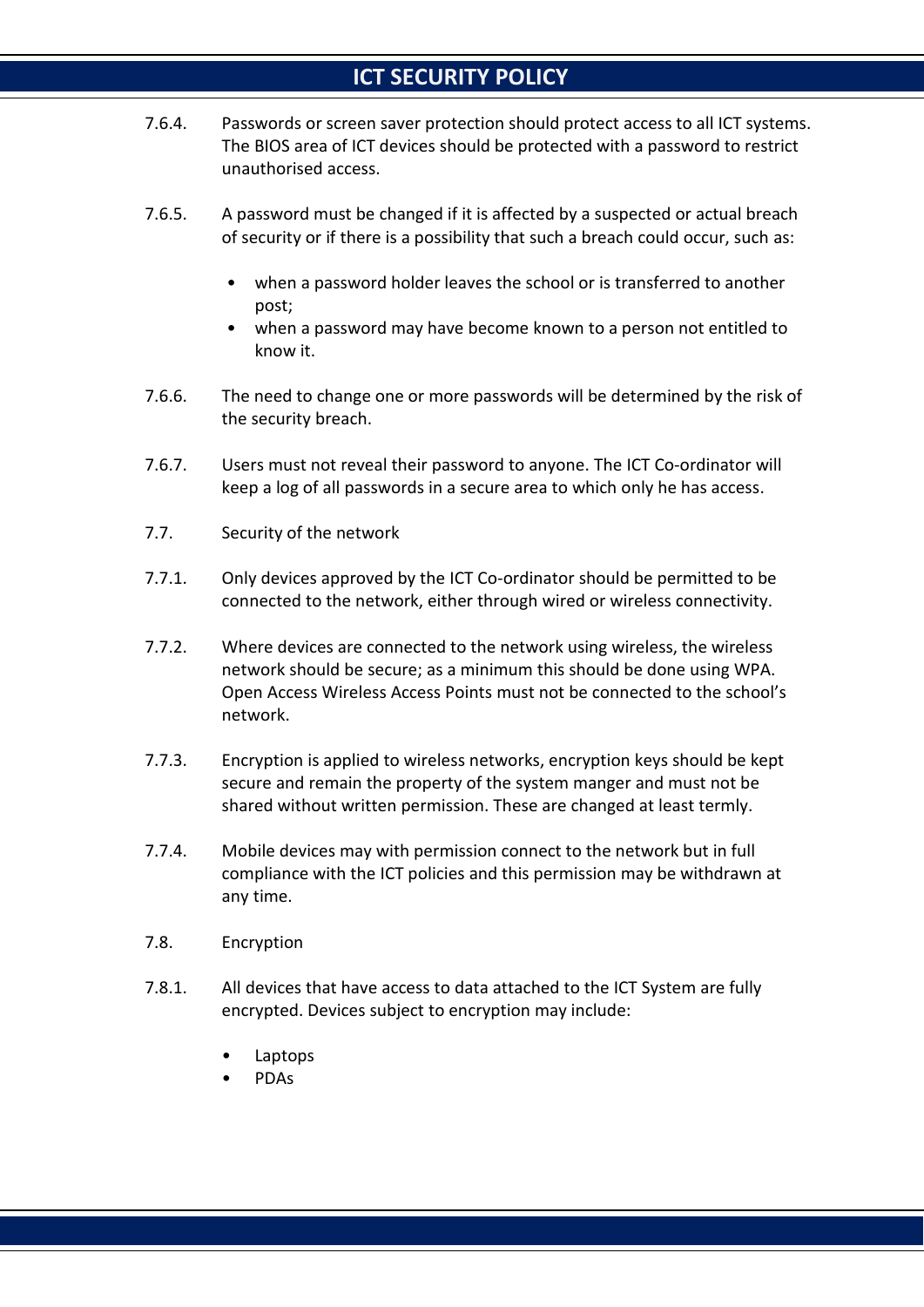- Smartphones/Blackberries
- USB Pen drives/Memory cards
- Desktops
- 7.8.2. Where technology prevents the use of encryption (e.g. SD Memory Cards used in Digital Cameras) then any data deemed sensitive should not be stored on these devices.
- 7.9. Filtering of the Internet
- 7.9.1. Access to the internet for children should be filtered using an approved system.
- 7.9.2. It is the responsibility of the ICT Co-ordinator to monitor the effectiveness of filtering at the school and report issues to the Headteacher.
- 7.9.3. Where breaches of internet filtering have occurred, the ICT Manager should inform the Headteacher and assess the risk of continued access.
- 7.10. Backups
- 7.10.1. In order to ensure that essential services and facilities are restored as quickly as possible following an ICT system failure, back-up copies of stored data will be taken at regular intervals.
- 7.10.2. Data essential for the day to day running and management of the school should be stored on the school's network.
- 7.10.3. Backups contain data that must be protected. They should be stored away from the system to which they relate in a restricted access fireproof location, preferably off site.
- 7.10.4. Instructions for re-installing data or files from backup should be fully documented and security copies should be regularly tested to ensure that they enable the systems/relevant file to be re-loaded in cases of system failure.
- 7.11. Operating System Patching
- 7.11.1. The ICT Co-ordinator will ensure that all machines defined as part of the ICT System are patched up to date according to those releases distributed by the manufacturers of the operating systems.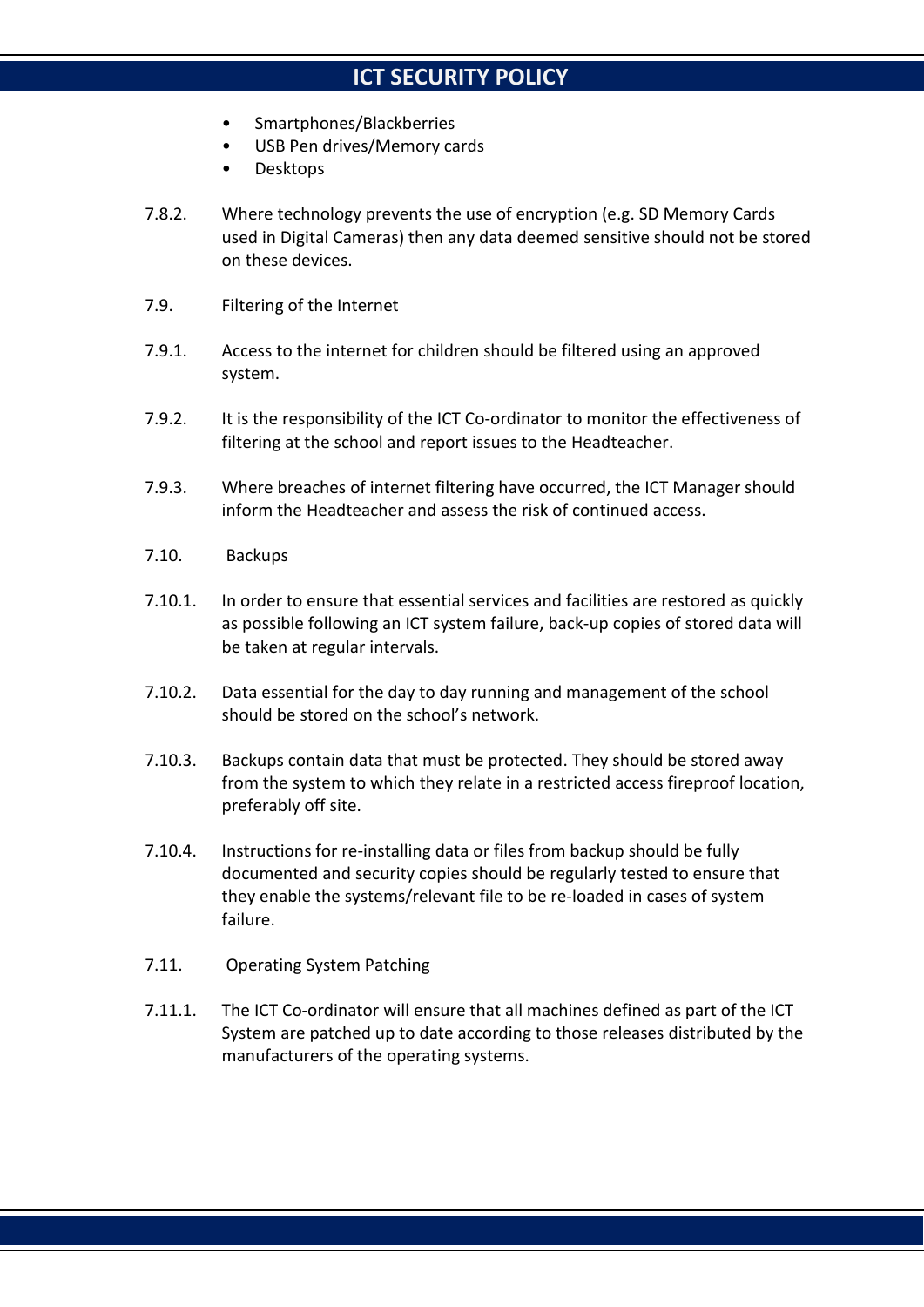#### 7.12. Virus Protection

- 7.12.1. The school will use appropriate Anti-virus software for all school ICT systems.
- 7.12.2. All Users should take precautions to avoid malicious software that may destroy or corrupt data.
- 7.12.3. The school will ensure that every ICT user is aware that any device in the ICT system (PC, laptops, netbook, PDA) with a suspected or actual computer virus infection must be disconnected from the network and be reported immediately to the ICT Co-ordinator who must take appropriate action, including removing the source of infection.
- 7.12.4. The governing body could be open to a legal action for negligence should a person suffer as a consequence of a computer virus on school equipment.
- 7.12.5. Any third-party laptops/mobile devices and mobile storage not normally connected to the school network must be checked by the ICT Manager for viruses and anti-virus software before being allowed to connect to the network.
- 7.12.6. The school will ensure that up-to-date anti-virus signatures are applied to all servers and that they are available for users to apply, or are automatically applied, to PCs or laptops.
- 7.13. Disposal of Waste
- 7.13.1. Disposal of waste ICT media such as print-outs, floppy diskettes and magnetic tape will be made with due regard to the sensitivity of the information they contain. For example, paper will be shredded if any confidential information from it could be derived.
- 7.13.2. The Data Protection Act requires that adequate mechanisms be used when disposing of personal data.
- 7.14. Disposal of Equipment
- 7.14.1. The Data Protection Act requires that any personal data held on a part of the ICT system subject to disposal to be destroyed.
- 7.14.2. Prior to the transfer or disposal of any ICT equipment the ICT Co-ordinator must ensure that any personal data or software is obliterated from the machine if the recipient organisation is not authorised to receive the data.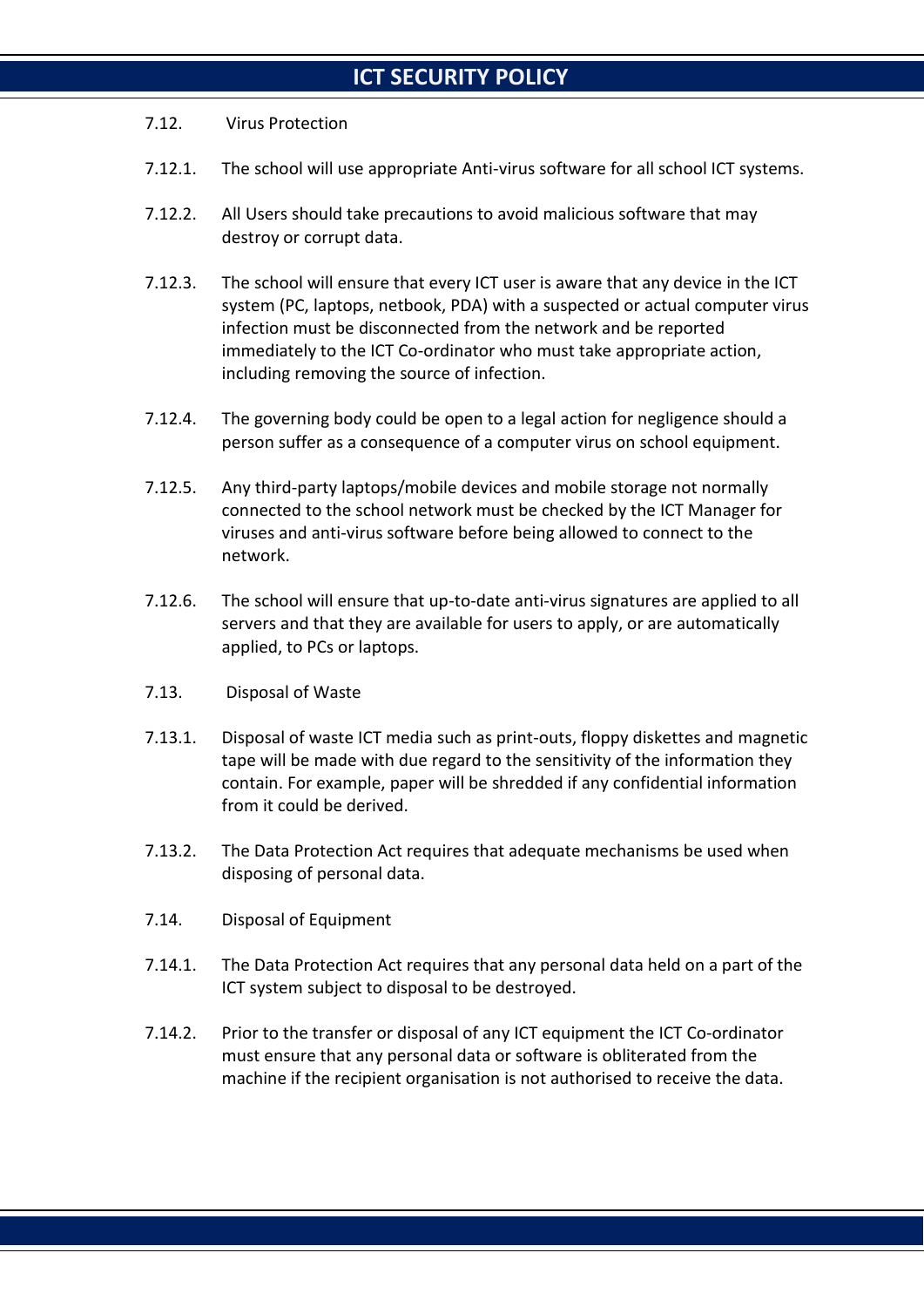Where the recipient organisation is authorised to receive the data, they must be made aware of the existence of any personal data to enable the requirements of the Data Protection Act to be met. Any ICT equipment must be disposed of in accordance with WEEE regulations.

- 7.14.3. It is important to ensure that any copies of the software remaining on a machine being relinquished are legitimate. Care should be taken to avoid infringing software and data copyright and licensing restrictions by supplying unlicensed copies of software inadvertently. The school should maintain a regularly updated asset register of licenses and should indicate when licenses have been transferred from one part of the ICT system to another.
- 7.15. Repair of Equipment
- 7.15.1. If a machine, or its permanent storage (usually a disk drive), is required to be repaired by a third party the significance of any data held must be considered. If data is particularly sensitive it must be removed from hard disks and stored elsewhere for subsequent reinstallation, if possible. The school will ensure that third parties are currently registered under the Data Protection Act as personnel authorised to see data and as such are bound by the same rules as school staff in relation to not divulging the data or making any unauthorised use of it.
- 7.16. Email and Attachments
- 7.16.1. Personal data can be at risk if an individual gains unauthorised access to the email server or online account storing emails which have been read or are waiting to be read.

Any emails containing sensitive information, either in the body or as an attachment must be encrypted. Care must be taken when naming individuals in emails containing sensitive information and only initials of names should be used.

#### **8. Security Incidents**

8.1. All suspected or actual breaches of ICT security shall be reported to the ICT Manager or the Headteacher in their absence, who should ensure a speedy and effective response to be made to an ICT security incident, including securing useable evidence of breaches and evidence of any weakness in existing security arrangements. They must also establish the operational or financial requirements to restore the ICT service quickly.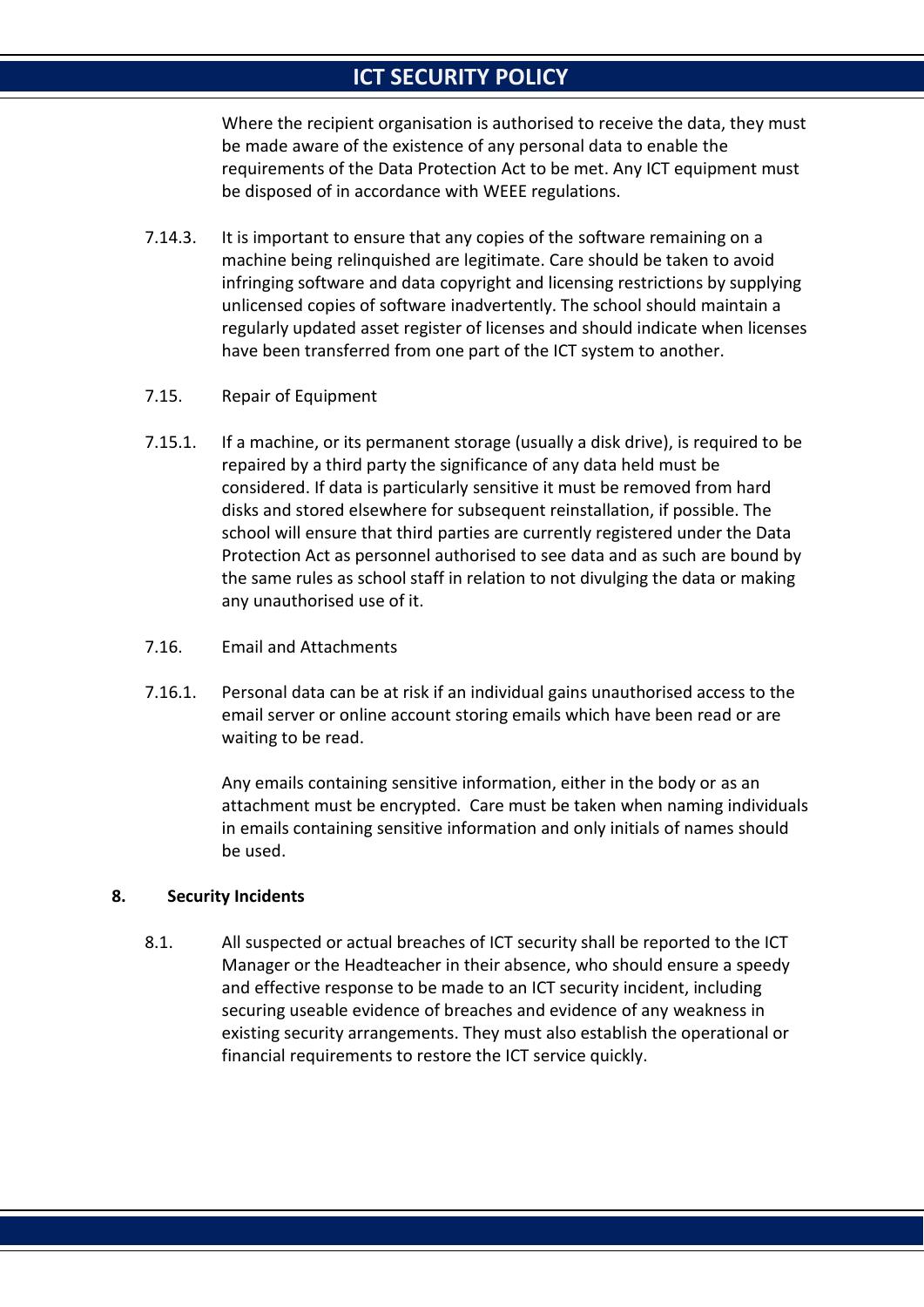- 8.2. It is important that users are given positive encouragement to be vigilant towards any suspicious event relating to ICT use.
- 8.3. It should be recognised that the school and its officers may be open to a legal action for negligence if a person or organisation should suffer as a consequence of a breach of ICT security within the school where insufficient action had been taken to resolve the breach.

### **9. Acceptable Use Policy**

9.1. The school's Acceptable Use Policy (Appendix 1) applies to all school staff, students and third parties using the facilities. The policy covers the use of Email, the Internet, services accessed through the Internet and local file and network usage. The conditions of use are explained in the policy. All school staff accessing these facilities must be issued with a copy of the 'Acceptable Use Policy' and other relevant documents and complete the user declaration attached to the policy. In addition, copies of the Acceptable Use Policy document and consent form will be issued to all visitors.

#### **10. Personal Use**

- 10.1. The School has devoted time and effort into developing the ICT Systems to assist you with your work. It is, however, recognised that there are times when you may want to use the Systems for non-work related purposes, and in recognising this need the School permits you to use the Systems for personal use.
- 10.2. You must not use the systems for personal use during working hours. You must not allow personal use of systems to interfere with your day to day duties. Any non-job related use of the systems during working hours may be subject to disciplinary action.
- 10.3. You must not use School software for personal use unless the terms of the licence permit this and you are responsible for checking the licensing position. Microsoft Office and Internet Explorer are licensed for personal use.
- 10.4. Use of the systems should at all times be strictly in accordance with the provisions of paragraph 9.1 above. You must pay all costs associated with personal use at the School's current rates e.g. cost of paper.
- 10.5. You are responsible for any non business related file which is stored on your computer.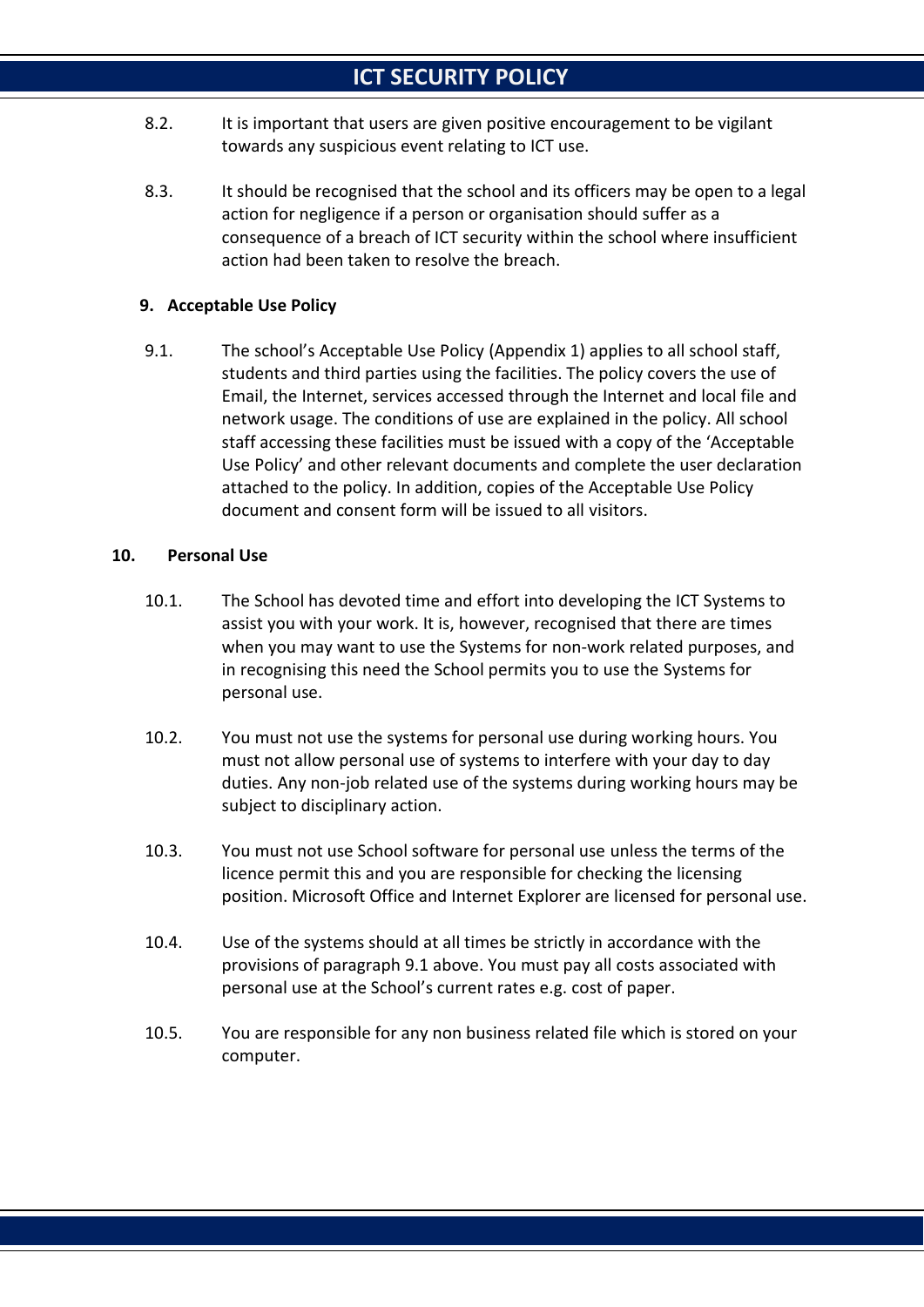### **11. Disciplinary Implications**

11.1. Breaches of this policy may result in disciplinary action up to and including dismissal. They may also result in you being prosecuted under the Computer Misuse Act 1990, and may lead to prosecution of the School and the individual(s) concerned and/or civil claims for damages.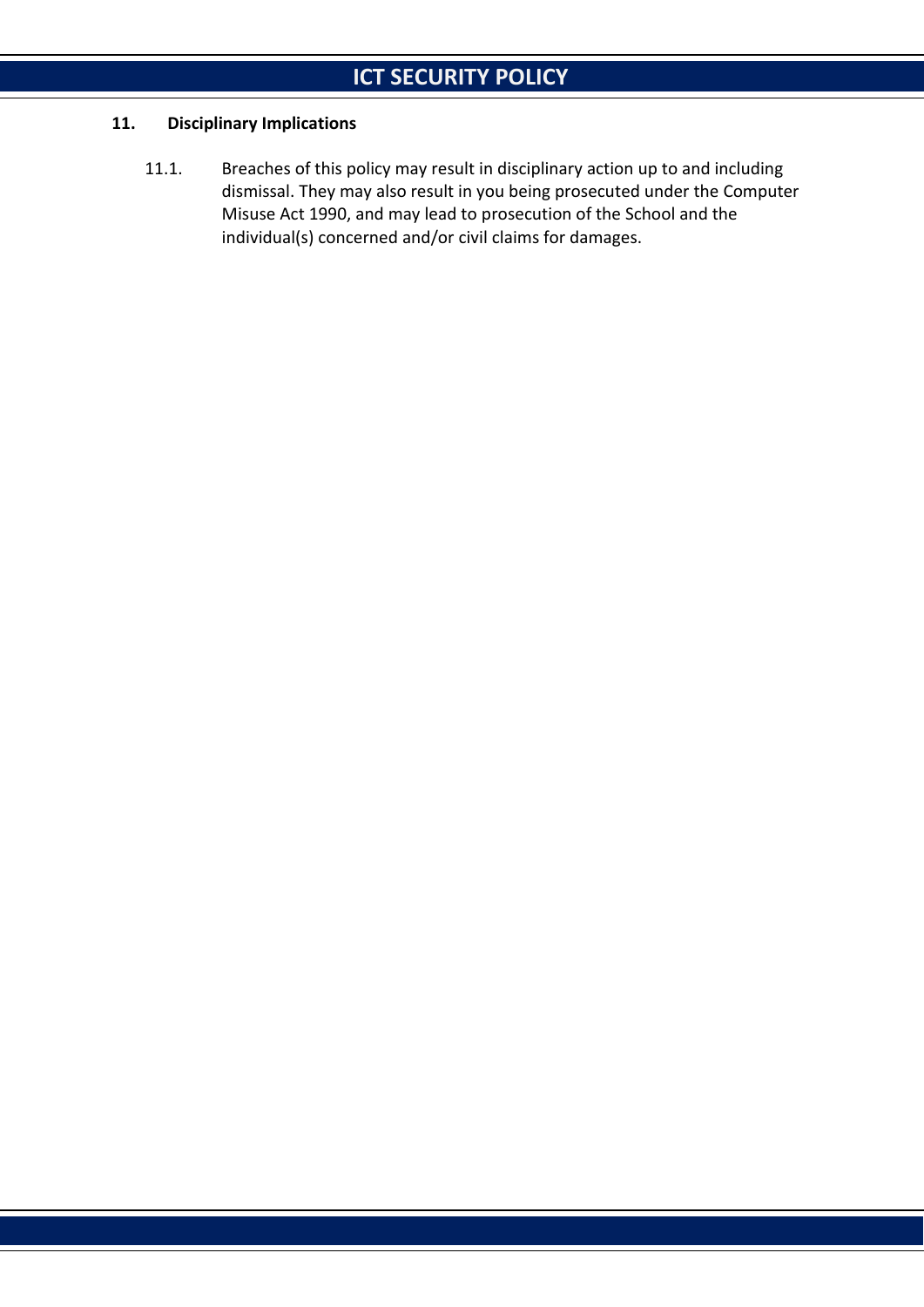Appendix 1

#### **ACCEPTABLE USE OF POLICY**

ICT in its many forms - internet, email, mobile devices etc - are now part of our daily lives. It is our duty to ensure that they are used safely and responsibly. All staff at Luddenden CE School are aware of the following responsibilities:

- All Staff, Governors and visitors understand that ICT includes a wide range of systems, including mobile phones, digital cameras, laptops and tablets.
- All staff, Governors and visitors understand that it is a disciplinary offence to use the school ICT equipment for any purpose not permitted by its owner.
- No staff, Governors or visitors will disclose any passwords provided to them by the school.
- All staff, Governors and visitors understand that they are responsible for all activity carried out under their username.
- Staff, Governors and visitors will not install any hardware or software on any school owned device without the Headteacher's permission.
- All staff, Governors and visitors understand that their use of the internet may be monitored and if anything untoward is uncovered, could be logged and used in line with any disciplinary procedures. This includes all school owned devices. If an Esafety incident should occur, staff will report it to the Headteacher as soon as possible.
- All staff, Governors and visitors will only use the school's email / internet / intranet etc and any related technologies for uses permitted by the Headteacher or Governing Body. If anyone is unsure about an intended use, they should speak to the Headteacher beforehand.
- All staff, Governors and visitors will not send emails containing sensitive information unless the emails and their attachments are encrypted.